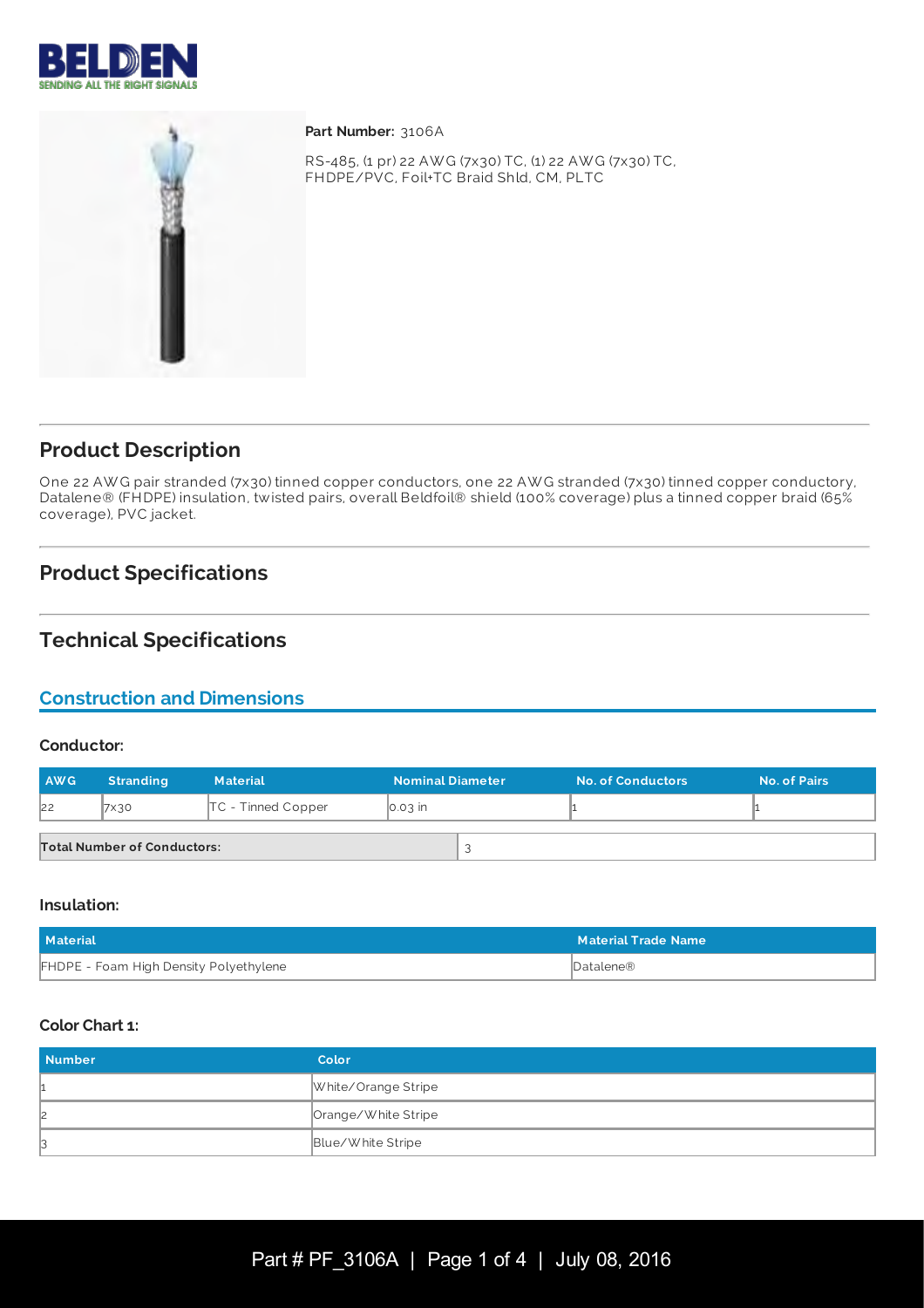### **Stranding:**

| Lay Length     |  |
|----------------|--|
| $\mathsf B$ in |  |

### **Outershield 1:**

|              | Type Layer Material             | <b>Material Trade</b><br><b>Name</b> | Coverage<br>$\left[\frac{9}{12}\right]$ | <b>Drainwire</b><br><b>Material</b>           | <b>Drainwire</b><br>AW <sub>G</sub> | <b>Drainwire Construction n</b><br>$\times D$ |
|--------------|---------------------------------|--------------------------------------|-----------------------------------------|-----------------------------------------------|-------------------------------------|-----------------------------------------------|
| Tape         | Aluminum Foil-Polyester<br>Tape | Beldfoil®                            | $100\%$                                 | $\mathsf{ITC}$ - Tinned<br>$\mathbb{C}$ opper |                                     | $7x30$ mm                                     |
| <b>Braid</b> | <b>TC</b> - Tinned Copper       |                                      | 65%                                     |                                               |                                     |                                               |

### **Outerjacket 1:**

| <b>Material</b>                 | <b>Nominal Diameter</b>                                                          |
|---------------------------------|----------------------------------------------------------------------------------|
| <b>PVC</b> - Polyvinyl Chloride | $\parallel$ 0.3 in                                                               |
| Print Legend:                   | BELDEN 3106A E34972 3C22 SHIELDED (UL) CM OR PLTC SUN<br>RES OR C(UL) CM --- FT4 |

## **Electrical Characteristics**

### **Conductor DCR:**

| Nominal Conductor DCR | <b>Nominal Outer Shield DCR</b> |
|-----------------------|---------------------------------|
| 14.7 Ohm/1000ft       | 2.8 Ohm/1000ft                  |

### **Capacitance:**

| Nom. Capacitance Conductor to Conductor   |  | Nom. Capacitance Conductor to Other Conductor to Shield      |  |  |
|-------------------------------------------|--|--------------------------------------------------------------|--|--|
| $20.9$ pF/ft<br>11pF/ft                   |  |                                                              |  |  |
|                                           |  |                                                              |  |  |
| <b>Other Electrical Characteristic 1:</b> |  | Input Impedance/Unfitted Impedance 5 - 10 MHZ, 120 +-12 Ohms |  |  |

### **Impedance:**

| Nominal Characteristic Impedance Description |  |
|----------------------------------------------|--|
| 120                                          |  |

### **High Frequency (Nominal/Typical):**

| Nom. Insertion Loss |  |
|---------------------|--|
| $0.5$ db/100ft      |  |

### **Delay:**

| Nominal Velocity of Propagation (VP) [%] |  |
|------------------------------------------|--|
| 78 %                                     |  |

### **High Freq:**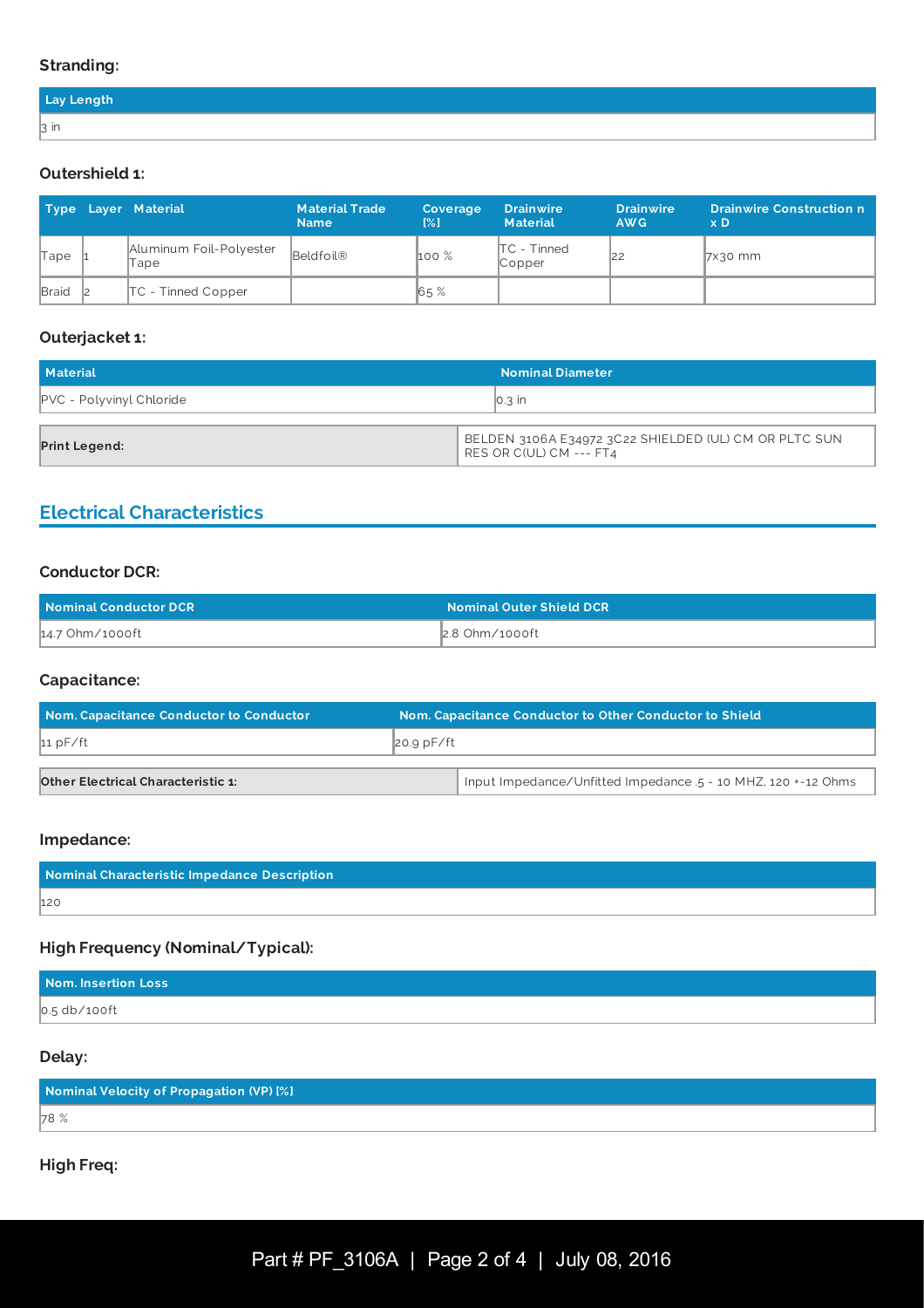#### **Current:**

| Max. Recommended Current [A]            |  |
|-----------------------------------------|--|
| 2.7 Amps per conductor @ $25^{\circ}$ C |  |

#### **Inductance:**

| Nominal Inductance |  |
|--------------------|--|
| $0.203 \mu H / ft$ |  |

#### **Voltage:**

| UL Voltage Rating         |
|---------------------------|
| 300 V RMS (NEC Type PLTC) |
| 300 V RMS (NEC Type CM)   |

**Use**

| <b>Suitability - Sunlight Resistance:</b> | Yes      |
|-------------------------------------------|----------|
| <b>Max Recommended Pulling Tension:</b>   | $65$ lbs |

## **Safety**

| <b>CSA Flammability:</b> | $-$<br>-          |
|--------------------------|-------------------|
| <b>UL Flammability:</b>  | UL1685 UL Loading |

## **Temperature Range**

| <b>Non-UL Temp Rating:</b>   | 60°C           |
|------------------------------|----------------|
| <b>Operating Temp Range:</b> | -20°C To +60°C |

## **Mechanical Characteristics**

| Min Bend Radius/Minor Axis: | . In |
|-----------------------------|------|

## **Part Number**

| Plenum (Y/N): | ' Nc |
|---------------|------|

### **Standards**

| CA Prop 65 (CJ for Wire & Cable): | CA Prop 65 (CJ for Wire & Cable) |  |
|-----------------------------------|----------------------------------|--|
| <b>CEC/C(UL) Specification:</b>   | CEC/C(UL) Specification          |  |
| MII Order #39 (China RoHS):       | MII Order #39 (China RoHS)       |  |